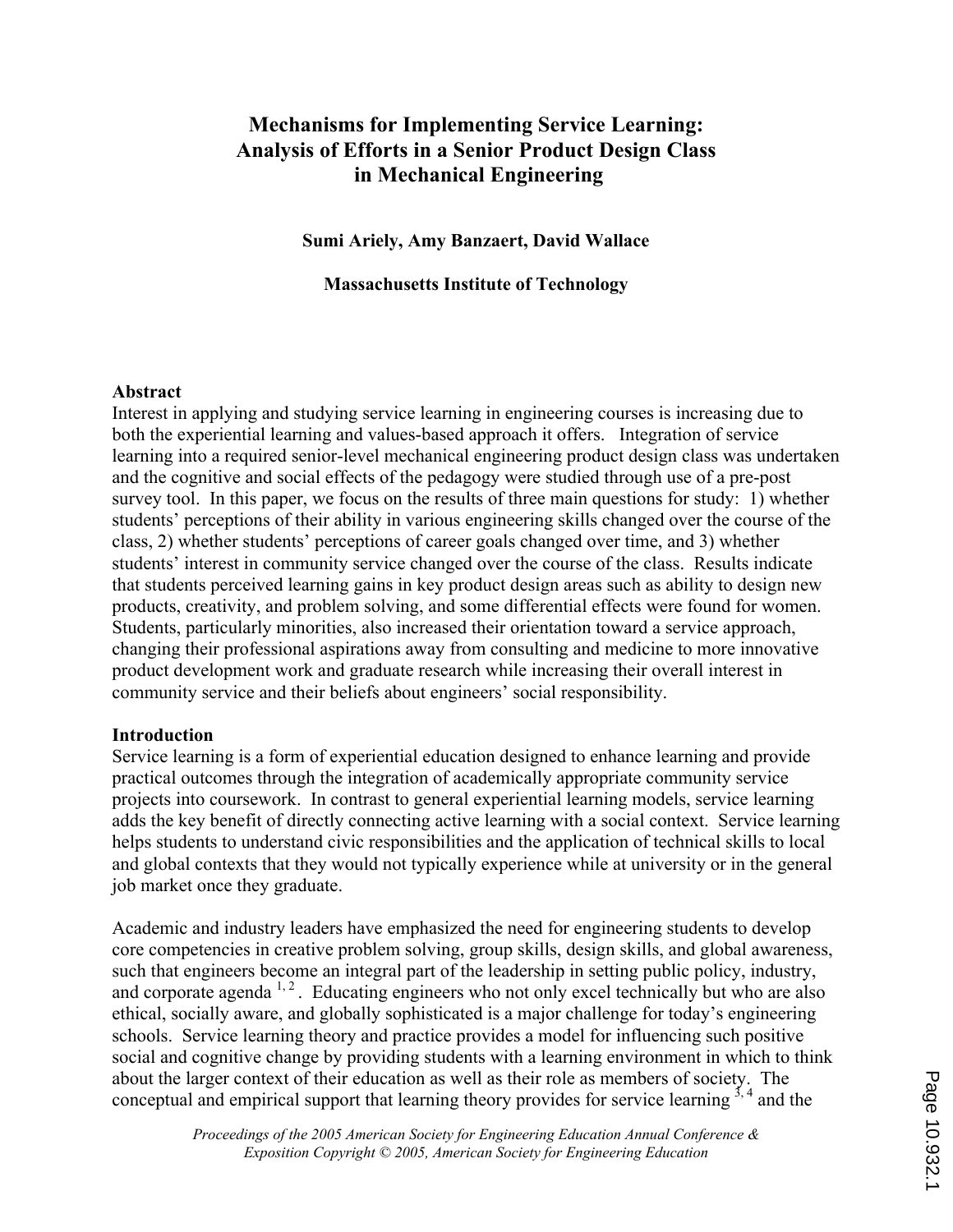fact that engineering programs using service learning indicate quite positive results  $5, 6, 7$  are compelling reasons to further integrate and study this pedagogy.

Like other engineering schools, MIT strives to balance advanced specialized learning and research with general professional and human development. As ABET guidelines suggest<sup>8</sup>, professionals in engineering and other technical disciplines should not only be domain experts but also skilled communicators proficient at understanding and dealing with global issues, ethical challenges, and complex problem-solving. MIT's service learning program was created to help educate students in real-world contexts that enable them to experience and master these areas within and beyond a subject domain. In this work, we will describe the efforts of MIT's service learning program with respect to one particular class: Product Engineering Processes, better known at MIT as 2.009.

# 2.009: Product Engineering Processes

2.009 is a one semester course, offered once a year in the fall term and is the required seniorlevel product design class in the mechanical engineering department (ME) at MIT. The class is project based, and as such, the focus is on applied engineering work, where students develop analytical, technical, and people skills, and practice applying them to real world situations. Students are required to work in large teams on a complex design problem, in which they go from generating ideas for new products, to concept development, to detailing and building a working prototype. Team projects therefore are the key component through which students acquire and apply technical and managerial skills to design, build, install, test, and improve a complex product. 2.009 provides students the opportunity to develop a broad understanding of the product development process and the steps and methods required for each part of the process. Teams of 16-18 students, work with a budget of approximately \$6,500 per team, to design a new product and finally to build a working alpha prototype. 2.009 is based on extensive lab participation and out-of-class preparation in groups and as individuals, and is perceived to be one of the most demanding classes in the ME curriculum from the perspective of both the instructors and the students. Given the complexity and scope of the assignment, students are provided intense mentoring and guidance through lectures, labs, individual meetings with faculty mentors, and a detailed website, <http://web.mit.edu/2.009>, that is updated almost daily during the semester.

The class is structured to guide students to focus systematically on an appropriate design concept over the course of the semester.

! All students are first randomly split into teams within recitation schedule constraints, but selection into teams is controlled using certain criteria: i.e., all teams have approximately the same make-up by gender and ethnicity. In addition, pre-existing affiliate groups (such as living groups) that can significantly change team dynamics are not allowed to self-select into the same team.

! Each of the teams is randomly split into sub-teams, allowing students to develop partnerships with a smaller band of teammates and creating conditions for within-team competition. Subteams each come-up with, develop, and refine different product ideas over the course of the semester. After honing a range of product ideas down to one refined design, sub-teams merge and work together to create the final alpha prototype.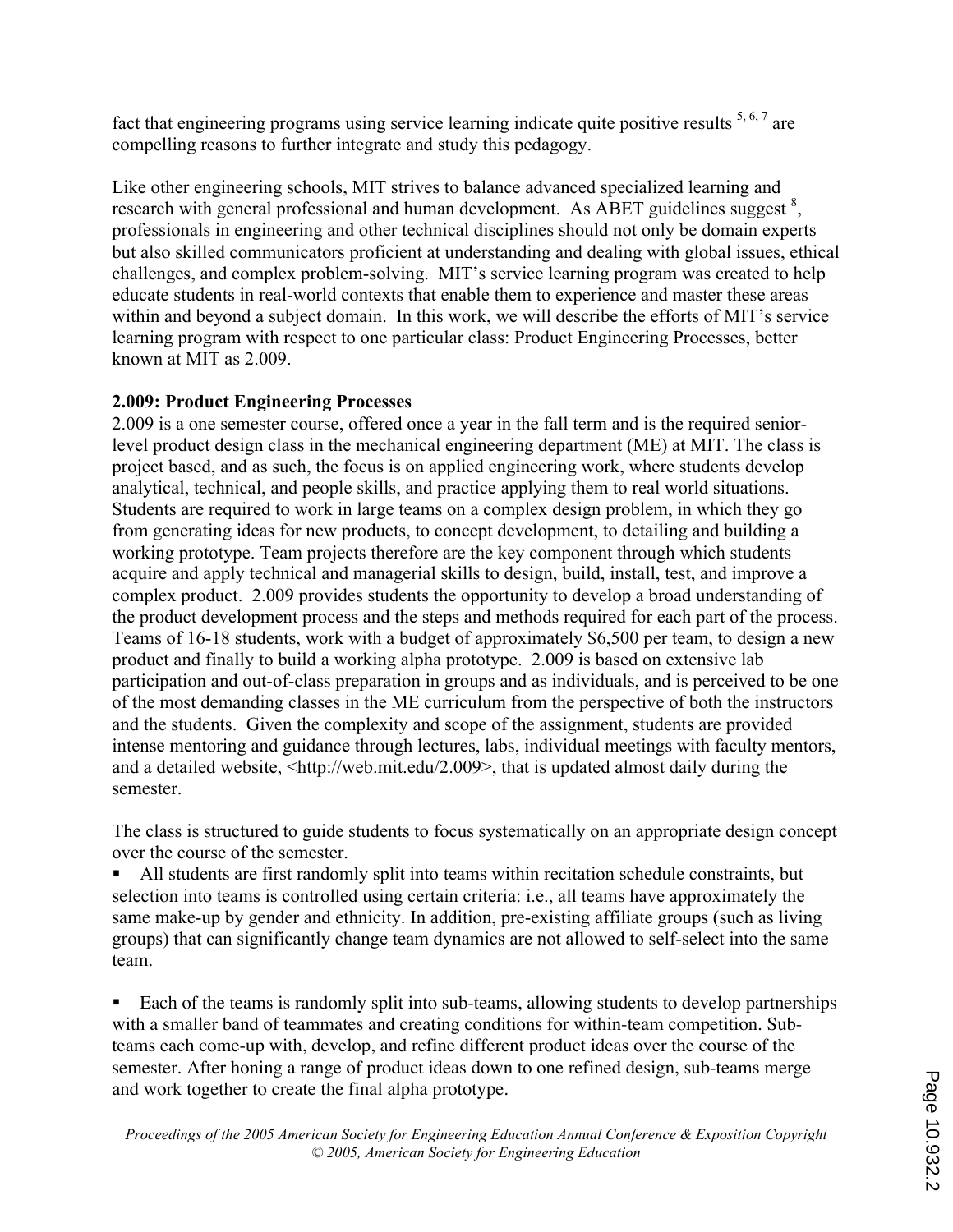! Aside from the course instructor, each team is also assigned two faculty mentors and one or two alumni consultants that help steer project ideas and guide the product development effort.

Over the course of the semester, students are asked to develop a broad range of product ideas that are then narrowed towards a specific, well developed, workable product possibility. This process takes place through seven main steps (shown in pictures 1-6):

- 1. Idea presentation: Each sub-team prepares three different posters illustrating each section's three best ideas for a product. Posters include a simple sketch and significant information that relates to the idea (such as potential customers and technical feasibility estimates). The poster presentation assignment is intended to help students learn how to prepare a 'clean' poster and how to describe a product idea in a very short amount of time, roughly the amount of time available to pitch a new idea to an executive.
- 2. Sketch model: Each sub-team presents two concepts by making a physical model from semi-permanent materials. Each sub-team presents well-prepared sketches and simple CAD models along with sketch models representing two design concept alternatives, and relevant, technical, market, and customer needs data.
- 3. Mock-up review: Each sub-team presents a technical or visual mockup and drawing of one concept idea, focusing on illustrating the overall concept, technical feasibility/operational principles of critical systems, and user/product interaction.
- 4. The two sub-teams merge into one team and negotiate which product the team as a whole should develop.
- 5. Assembly Model: Each team designs an electronic assembly model of their product and a product contract document detailing needs, attributes and design specifications.
- 6. Technical review: Each team demonstrates their functional alpha prototype, points out remaining areas for improvement and gets critical feedback to use in the final presentation.
- 7. Final presentation: Teams present their alpha prototypes in a public presentation that typically includes entrepreneurs, engineers and consultants from the community. The goal of the presentation is to display the merits of the design: the prototypes, key needs, technical innovation; how it could be realized as a product (business case); and outstanding issues.







**Pictures 1-3**, Initial process steps for the Kinkajuice project, a human powered battery charger: (from top) idea poster; sketch model; mock-up review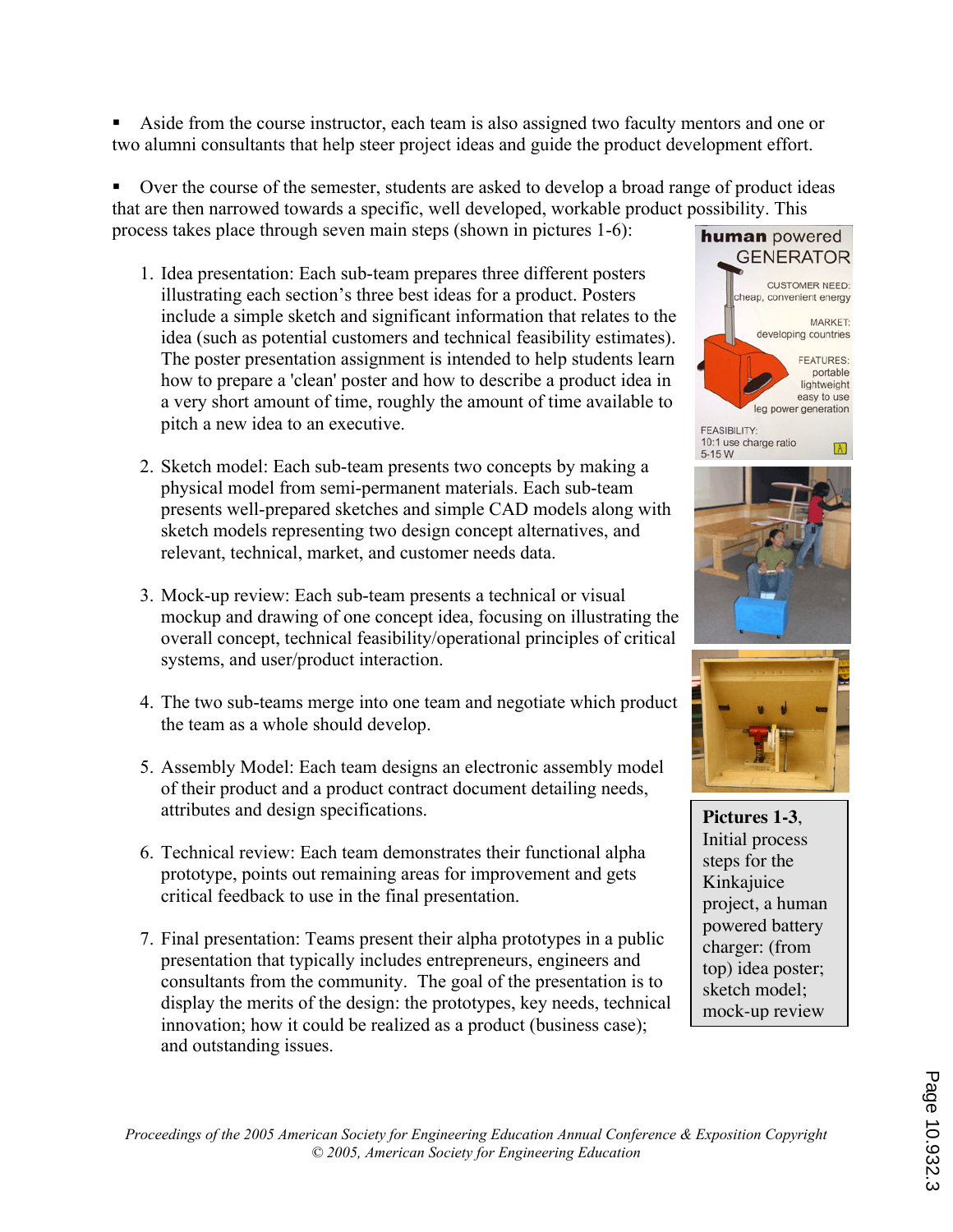## Service Learning in MIT's Mechanical Engineering Senior Product Design Class

There are a variety of models through which service learning can be integrated into an academic class. While a common model is one where students perform community service by directly volunteering or working within a community agency, that integration method does not often match the curriculum of an engineering class. Hence, in 2.009, students take a project model approach in which they work on solving an applied engineering problem that community clients have targeted as a key need. All teams have the same general task of working with a client to create a working prototype, but teams working on a service learning project provide community service by delivering a product prototype that has a clear service benefit to an identified under-served community group. While all teams communicate and work directly with potential customers, the level of interaction and depth of client contextual understanding varies as a function of client location (international, national, local), time students have to complete intensive course work, and team dedication and interest. However, given the necessity of the product for the community group, service-learning teams frequently have a level of urgency and product meaning built into their client relationship that has often lead to a more intense working relationship and better contextual understanding of client needs and functions.

Service learning projects were first introduced in 2.009 during the fall of 2002. In previous terms, teams worked on specific project themes, such as web-enabled devices or remotely operated products. In the 2002 fall semester, all teams were required to have a community service focus. Students were introduced to project ideas through a "project fair," where community clients gave students ideas for projects. However, there was some confusion during the term about whether local (as opposed to international) projects were appropriate and about the market viability required for projects. Additionally, some of the community clients did not understand that they needed to provide information to the teams about their projects throughout the semester, so communication was limited in some cases, violating a standard tenet of service learning. In fall 2003, the second time service learning was tried in 2.009, all student teams







**Pictures 4-6**, Final process steps for the Kinkajuice project, assembly model; technical review; final prototype being field tested in Mali by a local client

were introduced to the needs of Habitat for Humanity, the community client for the semester. While Habitat for Humanity was the official client, the general theme for the class was "tools for home improvement"; as such many of the projects were not directly tailored to the particular needs of Habitat for Humanity and instead were aimed at general home improvement.

Outcomes from these past classes have resulted in interesting projects that have met real-world needs. For example, service projects have included a battery-powered microfilm projector that uses LED technology to address literacy needs in Mali, a pool table tools for use by children with developmental disabilities, and scaffolding tools for a local Habitat for Humanity organization. The LED microfilm projector project developed in the fall 2002 term went on to win a social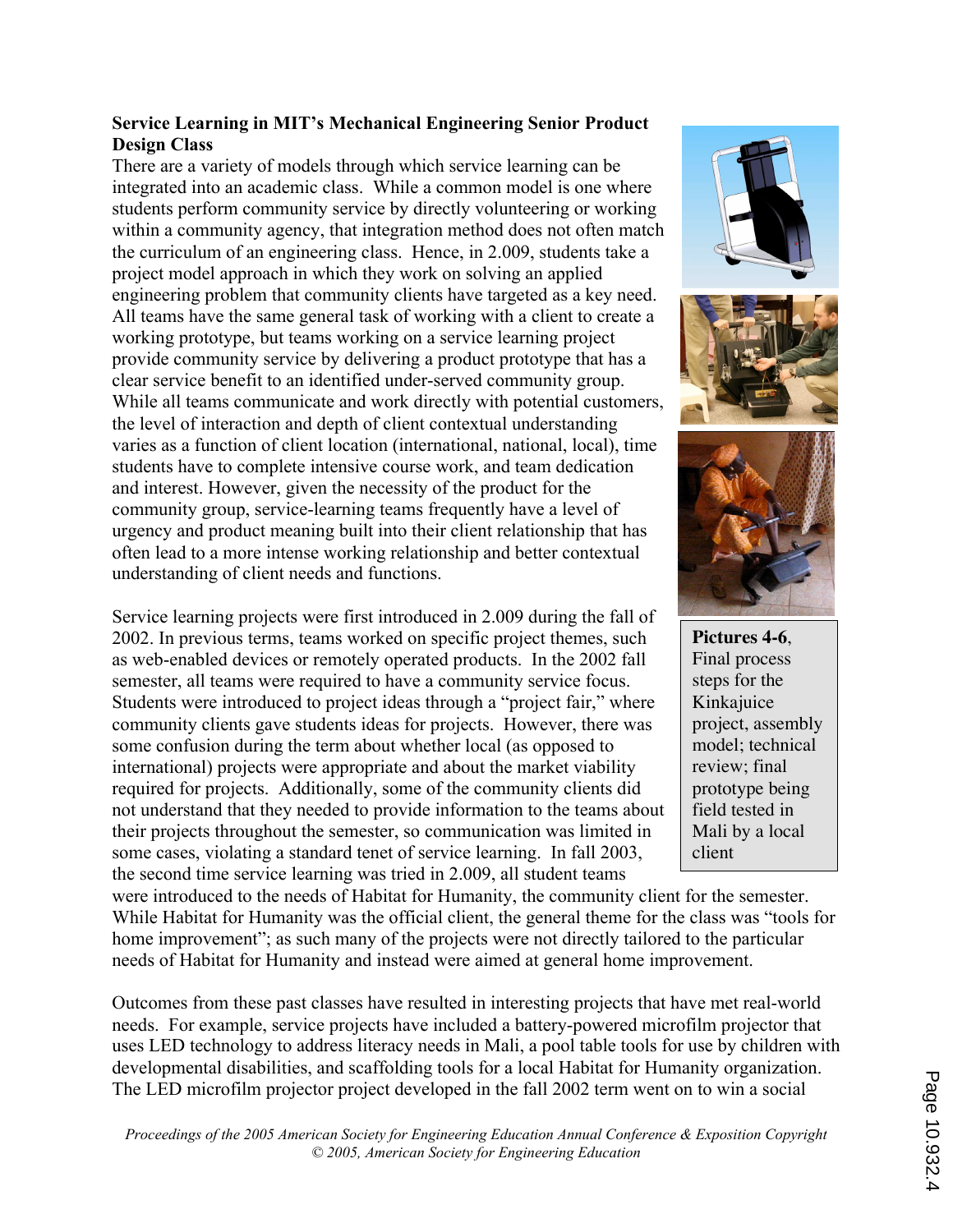entrepreneurship competition, and fifty units were recently produced and shipped to Mali. In a nice connection, a 2.009 team in the fall 2004 term developed a power source for the projector developed in fall 2002.

While the usefulness of the service projects has been validated by many of the community partners, the usefulness of the pedagogy as a learning and teaching tool for students and faculty also needs to be addressed and has been a more neglected area within engineering service learning research. Our data on the learning and social effects of the pedagogy from fall 2002 and 2003 classes have resulted in promising initial findings. Using a post-survey tool, we asked students about their perception of the social and academic effects of the service learning component of the class. Responses indicate that students perceived service learning activities to enhance their understanding of course material, their class motivation, and their knowledge of how to address community needs. Interestingly, these effects were particularly pronounced for women, and there was a suggestive trend regarding a greater effect on minority students. Women, for example, were significantly more likely than men to find service learning helpful to them in learning course material ( $t=2.28$ ;  $p=0.027$ ) and in influencing their confidence in applying theoretical concepts to real world issues ( $t=-2.08$ ;  $p=0.04$ ).

In the fall 2004 term, more systematic integration and study of service learning in 2.009 was undertaken. First, service learning was integrated into 2.009 through the development of an idea fair, in which students were systematically introduced to a wide variety of potential community partners and service projects that fit the overall design theme of the class: alternative energy. Twelve potential clients presented more than 20 ideas to 2.009 students. Project examples included:

- **•** Photovoltaic systems and energy consumption display
- ! Design confirmation, fabrication, and testing of a cooler for the cryogenic refrigeration of rubber using chilled air or nitrogen
- ! Sustainable building technologies for a Haitian school and orphanage
- Low energy refrigeration
- ! Mechanisms for producing charcoal from agricultural waste materials
- ! Human-powered generator device

Students were expected to rigorously consider at least one service project during concept development along with their own ideas, and have at least one of their three initial poster ideas come from the idea fair. It was important for class goals, however, to allow students to select community partners and define their own project in a manner that was personally appealing for them. Community partners were aware of their responsibilities to the students and only participated if they could provide a sufficient level of interaction. Of the six fall 2004 teams, four teams selected a service project as their final product.

Projects were identified as service learning if they met two critical criteria. The first criterion is how well a team articulated what the service focus of the product was and demonstrated interest in the service potential of the product. The second criterion is how much a team focused on the importance of the client during concept formation and product development, how clearly they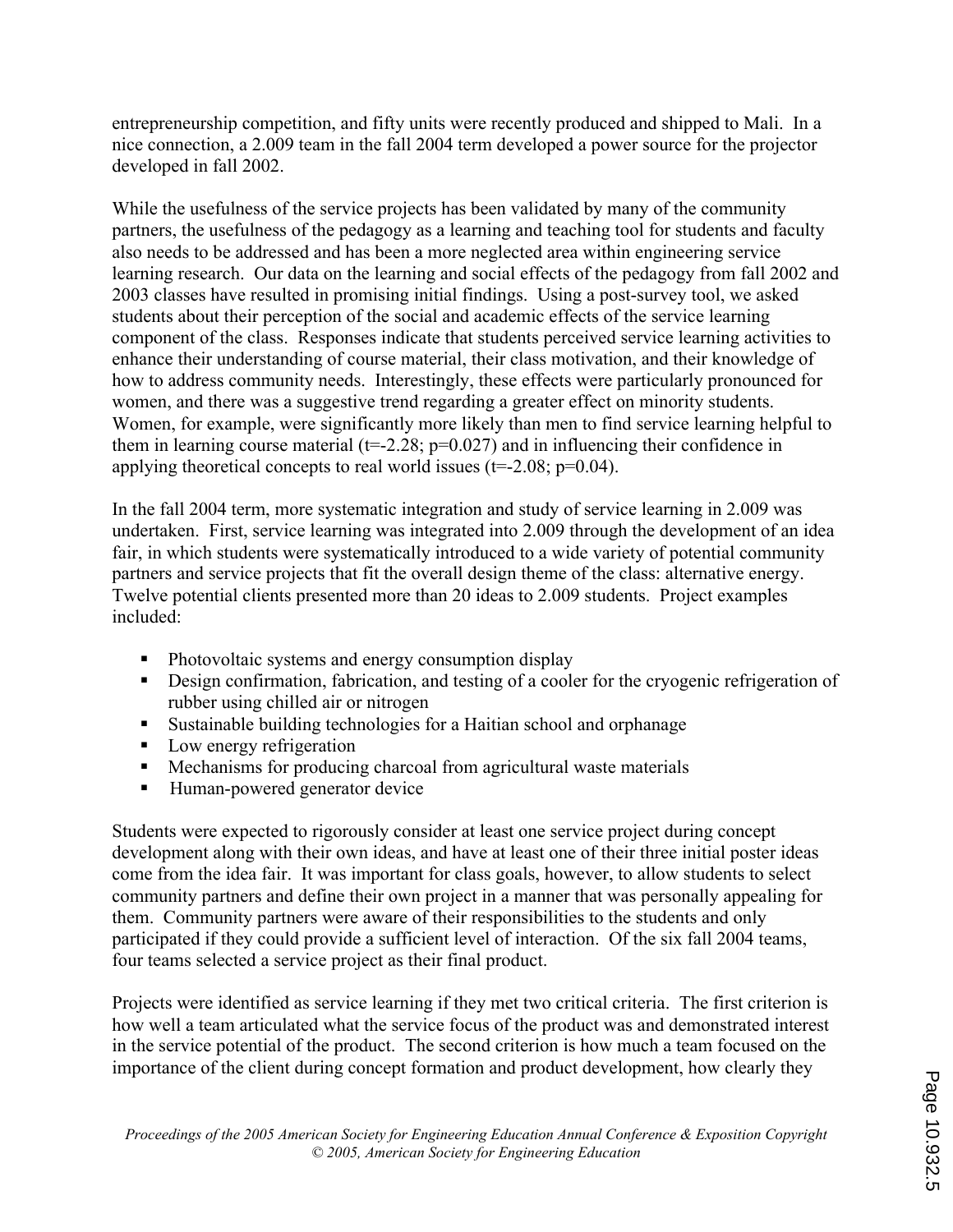understood client needs, and how much they interacted with their client and took client feedback into account through the development process. The six final team projects are:

Service Learning Projects (shown in Pictures 7-10) Red Team – Solar Parabolic Power: a solar collector coupled with a steam-powered water pump for the Bethel Business and Community Development Center in Lesotho

Yellow Team – Kinkajuice: a human-powered battery charger for use with the Kinkajou microfilm projector (a previous 2.009 project) being manufactured by Design that Matters <http://www.designthatmatters.org/k2/>

Blue Team – Charcoal Extruder: a method for creating charcoal briquettes from agricultural waste products for Organization for the Rehabilitation of the Environment in Haiti <http://www.oreworld.org/>

Orange Team – Vac-Pac: a small, low-energy refrigeration system for transporting vaccines to rural areas for PATH <http://www.path.org>

## Other non-service projects

Purple Team – MP4ever: a magnetic battery charger for powering the MP3 players of runners.

Green Team – Sonic SeeSaw: a pipe organ integrated into a seesaw that plays chords when children use it.

Both the Purple and Green teams interacted with several potential customers but did not have a specific client.

## Fall 2004 Study Goals

While randomly assigning teams to service learning and non-service learning projects would have allowed us to more directly study the effects of service learning, doing so was not practical given the intensity of the 2.009 class experience and the numerous objectives and requirements of the class. Hence, we primarily incorporated testing tools that could be more easily integrated into the current structure and set-up of the course. A variety of methods were used and data gathered over the semester included pre-post surveys, team diagnostic questionnaires, class exercises, and grades. In this paper, we focus on the results of the pre-post survey tool as it relates to three main questions for study: 1) whether students' perceptions of career goals changed over time, 2) whether students' perceptions of their ability in various

engineering skills changed over the course of the class, and 3) whether students' interest in community service changed over the course of the class.





**Pictures 7-10**: (from top) Solar Parabolic Power; Kinkajuice and Kinkajou projector; Charcoal Extruder; Vac-Pac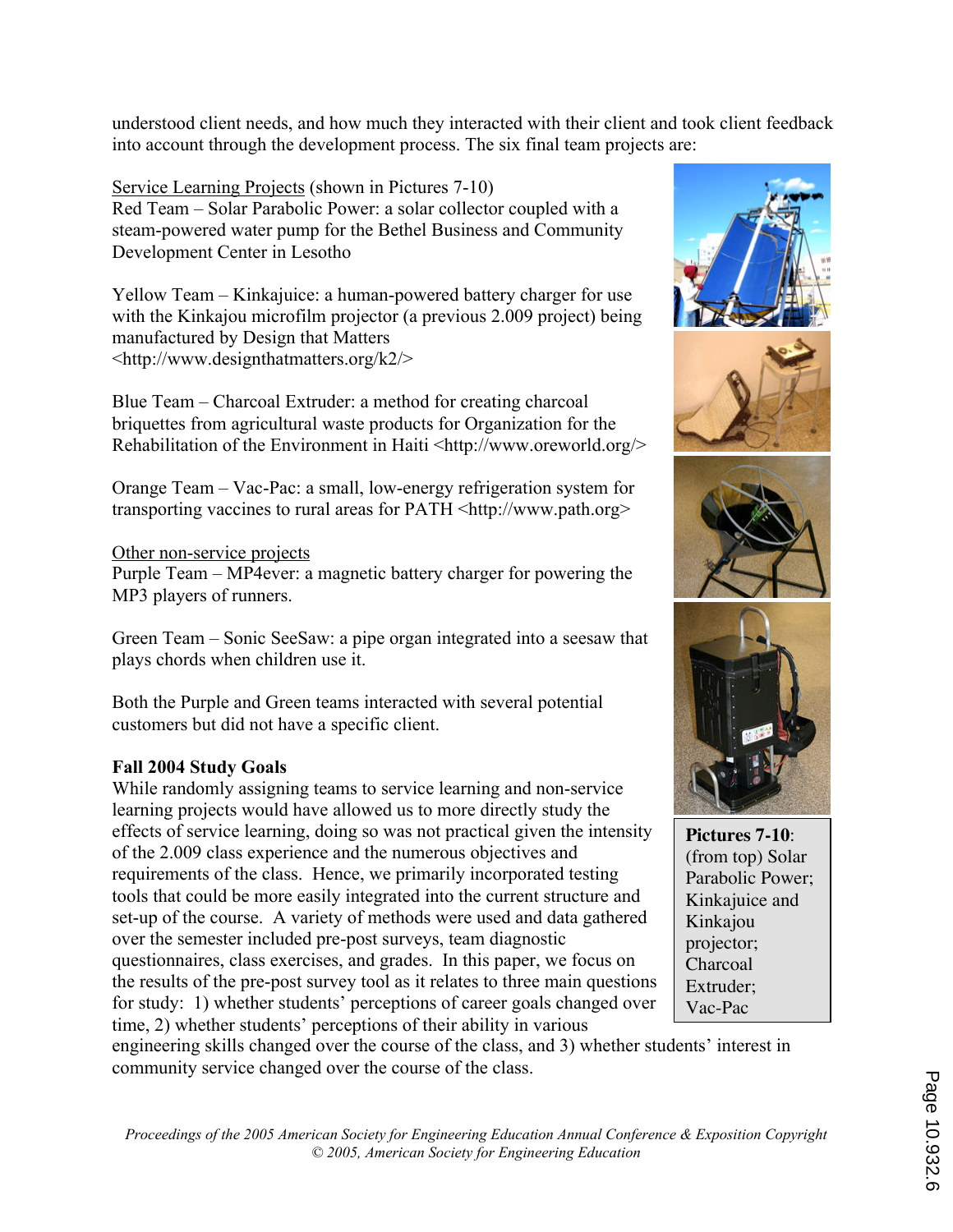## Method

### Procedure

At the start and end of the semester, students were asked to complete an online survey that included components about their professional aspirations, their own perceptions of their skills, and their interest in public service and social issues. The pre- and post- surveys were almost identical, with some small differences occurring as a result of technical implementation and a few extra questions in the post survey. The surveys took between 10-15 minutes to complete.

### Participants

Out of 98 students enrolled in the class, 89 completed either the pre or post survey, and about 50 completed both pre and post survey questions (given the relatively low number of participants, we will use the 0.1 level of significance in this paper). Students were all seniors in mechanical engineering enrolled in 2.009 for the fall 2004 semester. Women constitute 28% of the sample. Eight ethnicities were represented which fell into the following broad groups: Asian (22%), Black (7%), Hispanic (16%), and Caucasian (54%). For analysis purposes, we categorized students into minority and non-minority groups. Our minority group consisted of Asian, Black, and Hispanic students. While Asian students are not an under-represented minority at MIT, they are a minority group within the larger society and many are new to the educational culture, language, and learning styles prevalent in the United States. Our sense is that Asian students would be more similar to other minority groups in how they would use the added support and contextual information service learning can bring to the classroom.

#### **Results**

With the regular caveats about the lack of random assignment and control groups, the data reported here should be viewed as an initial indication for the possible roles of service learning within classes such as 2.009. In addition, because all groups were required to consider at least one service learning related project, it is hard to control for the general effects of exposure to service learning pedagogy, since all students were exposed to the method although to different levels.

The first component of the survey examined all students' desire to work in a set of possible professions. Students were asked to rank six professions from most to least desirable after graduation, where 1 was the most desirable career choice. Analysis revealed that over the course of the semester, across all six teams, the appeal of two professions increased substantially and the appeal of two professions decreased substantially (see figure 1). Management consulting  $[F(1,51) = 54.12, p < 0.01]$  and medicine  $[F(1,51) = 130.61 p < 0.01]$  decreased in appeal and working in product development firms  $[F(1,51) = 28.56 \text{ p} < 0.01]$  and attending graduate school  $[F(1,52) = 77.58, p < 0.01]$  increased in appeal. In general, the trend for the class was to move away from the initially popular consulting and health positions to more engineering / innovative work.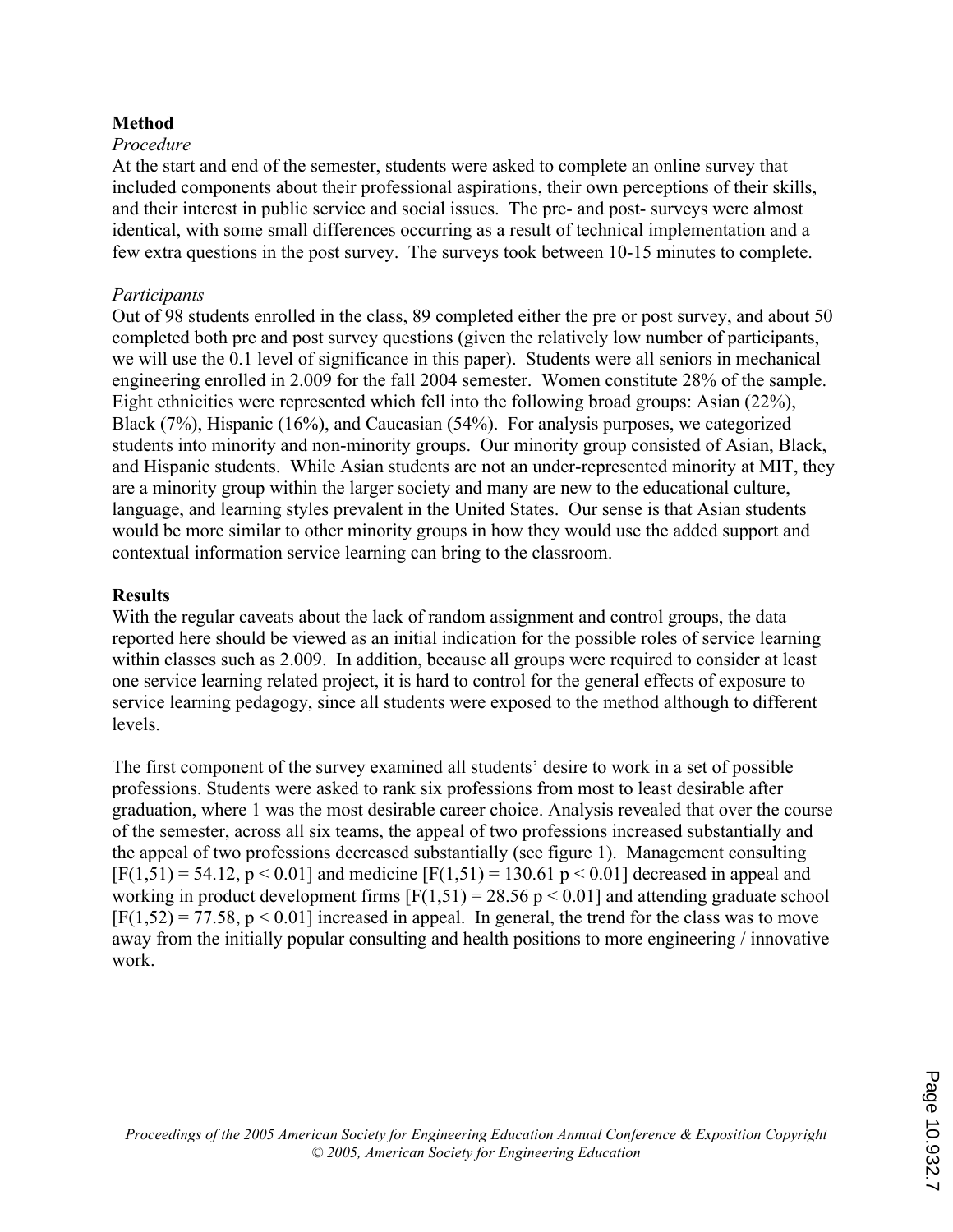

The second component of the survey examined all students' perceptions of their ability on different cognitive skills that related to the engineering objectives of the class. Using a ninepoint scale, students rated their ability to design a product, problem solve, think creatively, present ideas and work well in a team. Over the course of the semester, students perceived learning gains in three key product design areas (see figure 2). Student ratings indicated a significant increase in their skill level on ability to design new products  $[F(1,47) = 33.46, p <$ 0.01], problem solving ability  $[F(1,47) = 19.04, p < 0.01]$ , and creativity  $[F(1,47) = 5.18, p <$ 0.03]. Mean ratings of two other measured skills, ability to present ideas and ability to work well in a team, also showed improvement over the course of the semester, but the mean differences did not reach significance: ability to present ideas well  $[F(1,47) = 2.23, p = ns]$ , and ability to work in a team  $[F(1,47) = 1.5, p = ns]$ . In addition, one of the skill-based effects showed differential effects by gender. Female students rated themselves worse on new product design than male students at the start of the semester  $[F(1,58) = 14.1, p < 0.01]$ , but had a significantly higher rate of improvement during the semester than male students  $[F(1,42) = 7.61, p \le 0.01]$ .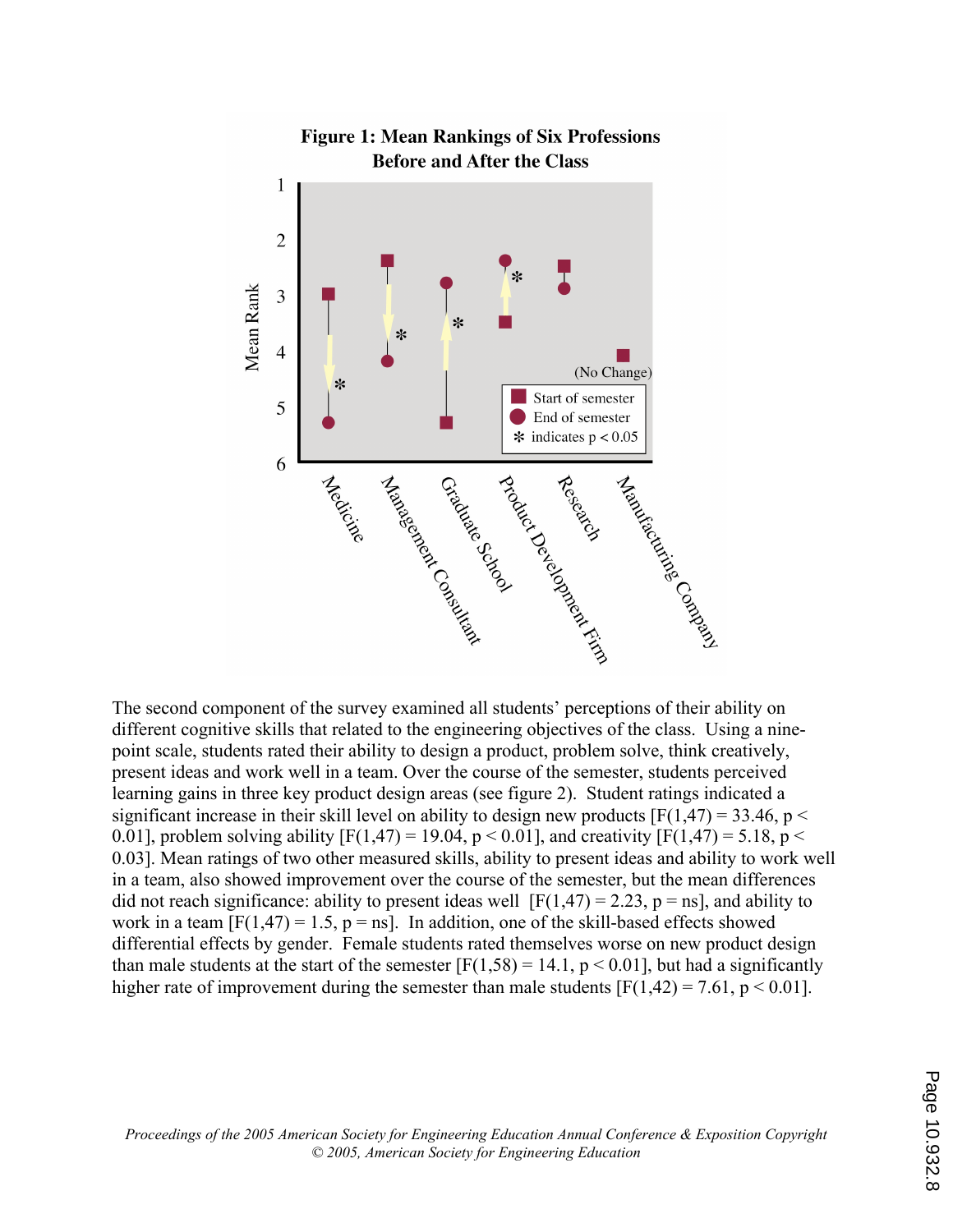

The final component of the survey examined all students' attitudes toward community service and social issues more generally. Controlling for gender, students' ratings indicated that an overall interest in community service increased as the semester progressed  $[F(1,40) = 3.61, p <$ 0.07]. Most of the social responsibility effects were more pronounced for minority students, suggesting that they might benefit disproportionately from such classes: minority students expressed more interest in community service  $[F(1,41) = 4.10, p < 0.05]$ , in using engineering skills to solve social problems  $[F(1,40) = 5.96, p < 0.02]$ , and in feeling they could have an impact on global issues  $[F(1,41) = 5.60, p < 0.03]$ . In addition, at the start of the semester, minority and non-minority students did not significantly differ on their agreement that engineers should use their skill for social benefit,  $[F(1, 54) = 2.27, p=ns]$  but by the end of the semester minority students' belief in engineers' social responsibility became differentially more pronounced than non-minority students  $[F(1,40) = 3.26, p < 0.08]$ . Thus, relative to nonminority students, minority students gained more of an appreciation for service work.

As mentioned earlier, there were a few questions that were included on the end-of-class postsurvey that were not included on the initial pre-survey. These questions were analyzed by comparing the responses of service and non-service teams. One of the questions asked students how useful they felt having real clients was for understanding difficult aspects of the design process. Students who had a service learning related project had a trend toward answering more positively  $[F(1,69) = 1.8, p = 0.09,$  one-sided], suggesting that service learning projects' embedded requirement to focus on client needs did seem to help their ability to understand the design process. Another question asked students how much 2.009 helped them understand their ability to help communities as engineers. Students who had a service learning related project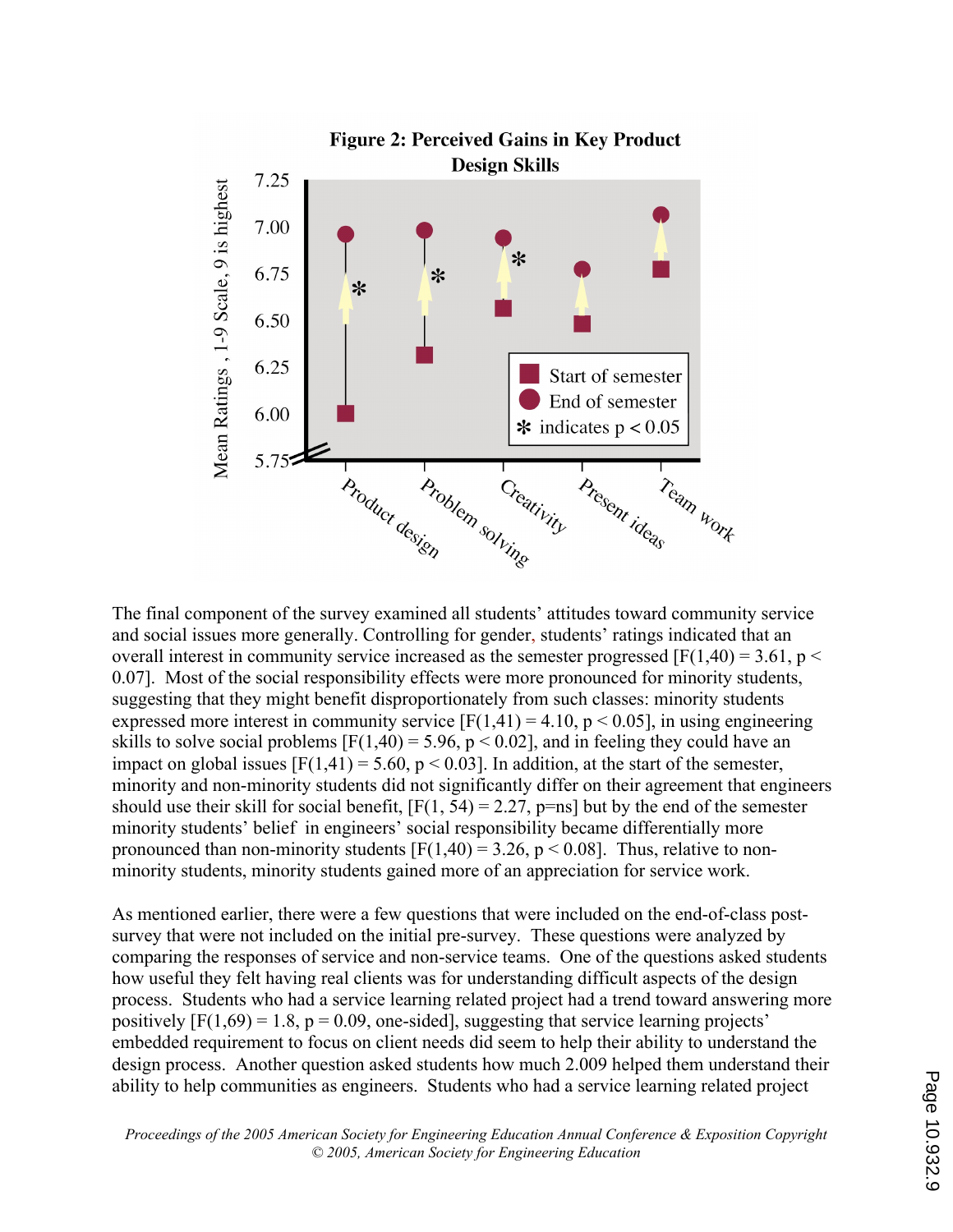answered much more positively  $[F(1,69) = 5.91, p < 0.02]$ , indicating that these students endedup with a higher appreciation for the social aspects of the engineering profession.

## **Discussion**

This large-scale integration of service learning into a core senior design class was designed with engineering, social, and educational objectives in mind. The analysis of the three main questions presented here (changes in professional aspirations, perceptions of own skills, and interest in community service) revealed that over the course of the semester, students perceived learning gains and increased their orientation toward a service approach. First, students changed their professional aspirations toward engineering/product development and further education and away from management consulting and medicine. Second, the perception of their own skills increased in key product design areas such as ability to design new products, creativity, and problem solving. Third, 2.009 students' attitude became more service-oriented.

In summary, the goal of integrating service learning into a core senior design class has multiple objectives, including acquisition of engineering-related skills, a better understanding of the role of engineering in the global context, and an appreciation for community service. While many of these objectives are long-term objectives and to study them well requires longitudinal follow-up and experimental designs, the surveys conducted here were formulated to capture some of these elements within the scope of the semester. More controlled and longer-term future studies will be able to further expand an understanding of these issues.

## General Conclusions

This paper has detailed one approach to integrating service learning into a core senior design course. One of the goals of 2.009 is to help students tie together the engineering material they have learned through their student career and connect it to actual problems encountered in real life work that require creative and innovative solutions. By having all graduating seniors in mechanical engineering exposed to the concept of service learning and to project ideas that can have local and global service impact, we hope to provide a means to broaden students' perceptions of the role engineers can play and empower them to take an active part in contributing to the welfare of world around them.

2.009 students have a history of creating product ideas that are innovative in scope, some of which eventually make their way to the market place. While a subset of past products have had a service focus, fully integrating service learning in the fall 2004 semester resulted in a majority of teams creating products that can have clear societal benefit. The likelihood of students following through entrepreneurially with their product idea increases when the meaningfulness and use of the product need is made explicit<sup>9</sup>. Service learning project ideas are generally inherently connected to strong client ties and explicit social meaning and use, and are thus one way to continue providing students after graduation with the client link, support, and motivation to keep developing their work. The evidence obtained from studying students' perceptions of the class encourages us that students perceive learning gains and are not only open to community service but are interested in taking a socially responsible approach to product design.

## Acknowledgements

We would like to gratefully acknowledge the financial support of the National Science